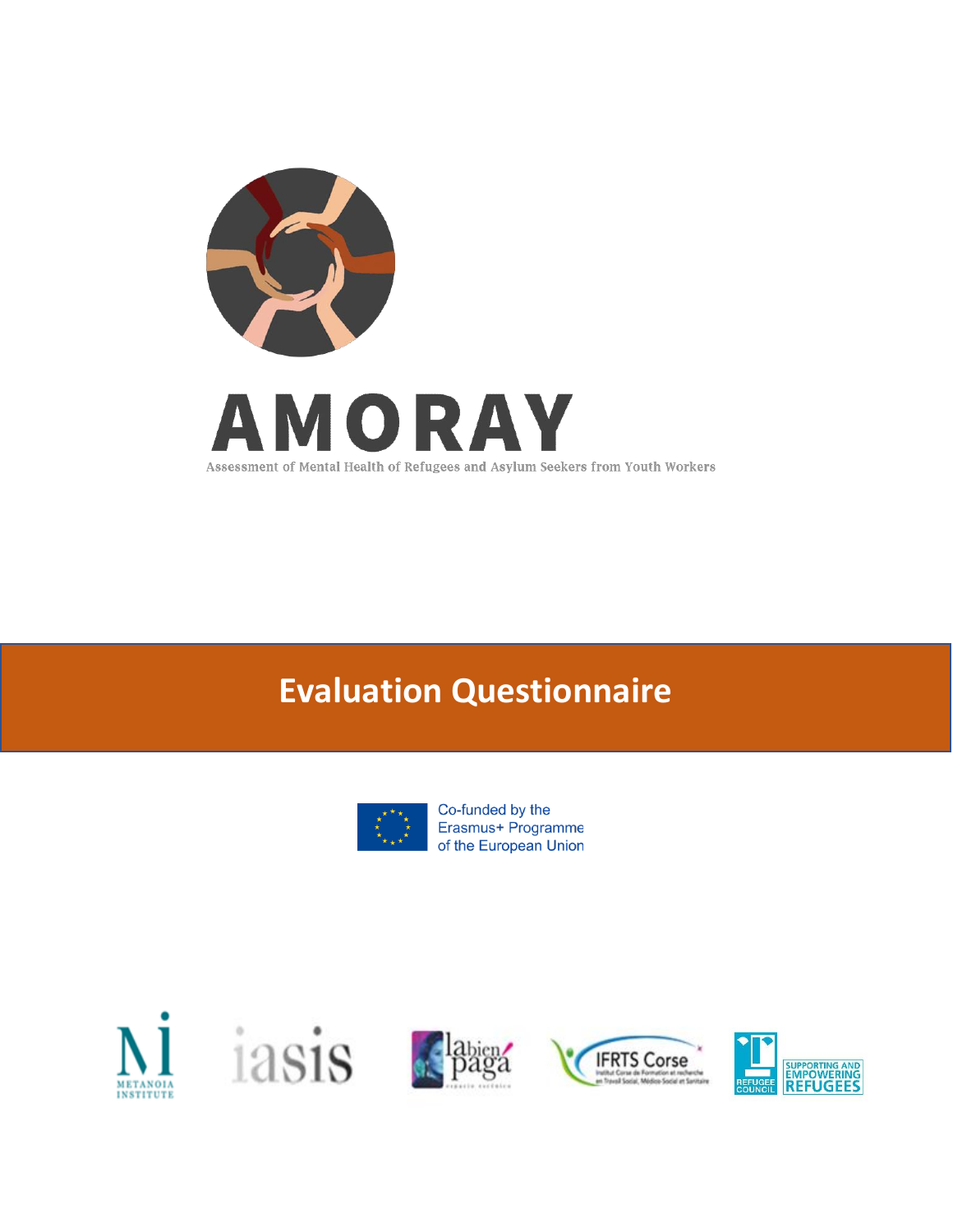## **CODE NAME OF PARTICIPANT\_\_\_\_\_\_\_\_\_\_\_\_\_**

**Date: \_\_\_\_\_\_\_\_\_\_\_\_\_\_\_**

## Questionnaire

- *A. Demographic information from Youth Worker (YW)*
- 1) To which age group do you belong?
	- ◻ <20 year
	- ◻ 20-29years
	- ◻ 30-39 years
	- ◻ 40-49 years
	- ◻ 50 years or more
- 2) What is your Gender?
	- ◻ Male
	- ◻ Female
	- ◻ Do not wish to state
	- ◻ Other
- 3) For how long have you worked / volunteered as a YW?
	- ◻ Less than 1 year
	- ◻ 1-3 years
	- ◻ 3-5 years
	- ◻ 5 -8 years
	- ◻ more than 10 years

## *B. Perceived improvement in awareness about mental health*

4) Do you think that mental health problems are common in your community (namely a community that includes young migrants, refugees, and asylum seekers)?

- ◻ Yes
- ◻ No
- ◻ Don't know

5) Would you be willing to work (as youth worker) with people in your community with mental health problems?

- ◻ Yes
- ◻ No
- ◻ May be
- ◻ Don't know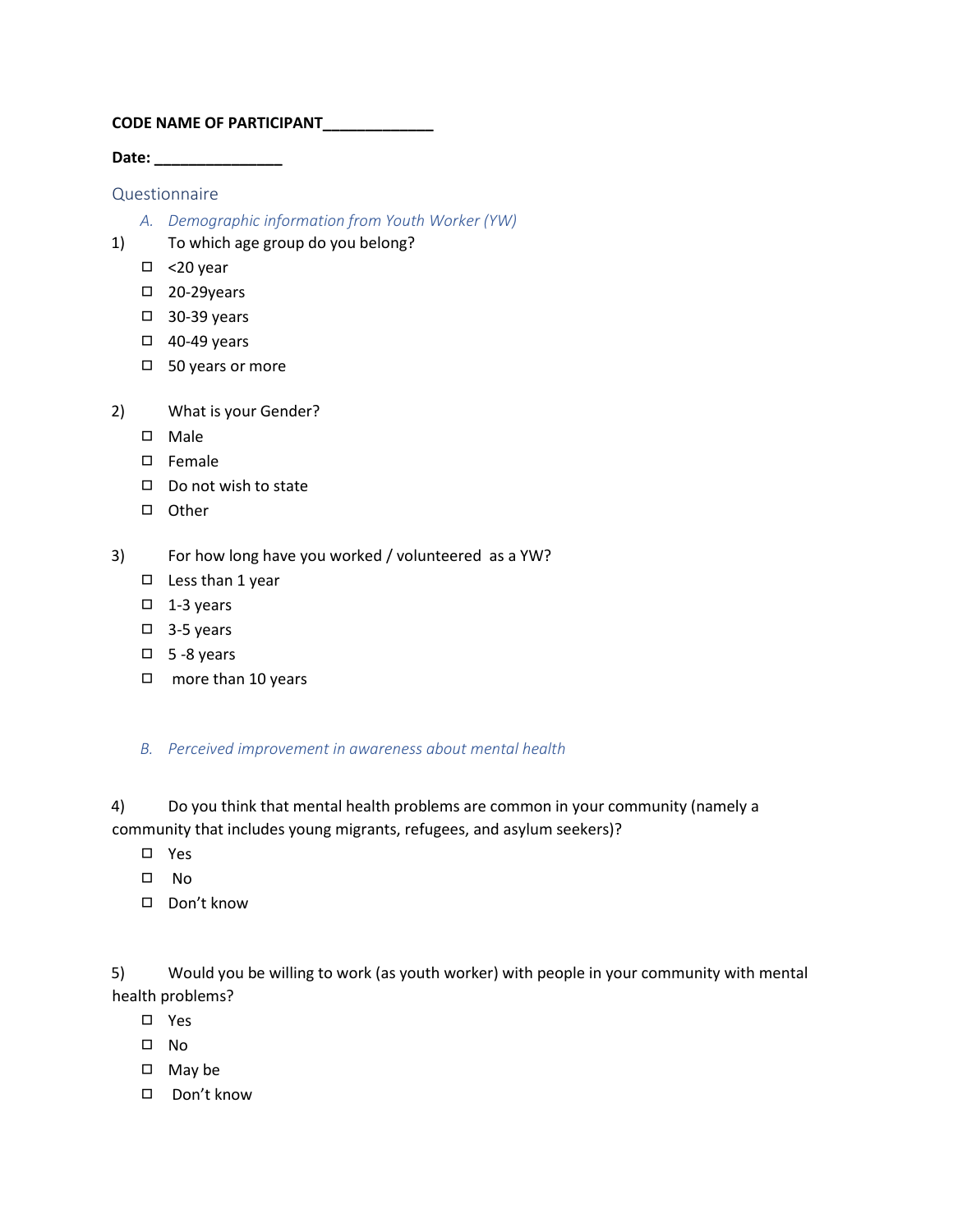6) What should be the community's response to mental health problems? (Multiple answers allowed)

- ◻ Listen to problems
- $\Box$  Create awareness that mental health issues are treatable
- ◻ Strive for Social inclusion
- ◻ Do nothing
- ◻ Isolate the person
- $\Box$  Encourage the person to self-refer / see a YW / a counsellor/ a physician?

7) In your role as Youth Worker what would you feel comfortable doing form the list below to help refugees with mental health issues? (Multiple responses allowed)

- ◻ Listening to problems
- ◻ Creating awareness that mental health issues are treatable
- ◻ Conducting risk assessment screenings
- ◻ Creating awareness in high risk cases
- ◻ Counselling of high risk-cases
- ◻ Don't Know
- ◻ Others

8) What is the most important way in which YW could reduce mental health problems in the community (Please select one)

- ◻ Improving awareness in the community
- ◻ Timely reporting of probable cases
- ◻ Having regular screening programs
- ◻ Diagnosing and treating the patients
- $\Box$  Referring patients to next level facility
- ◻ Others \_\_\_\_\_\_\_\_\_\_\_\_\_\_\_\_\_\_\_\_\_\_\_\_\_\_\_\_

## *C. Reflective practice, confidence, and resilience*

## **Reflective-in-action**

9) During interactions with clients (that is, young migrants, asylum seekers and refugees), I recognise when my pre-existing beliefs are influencing the interaction.

| <b>Not</b><br>at all<br>. ан | -<br>.liohtlv<br>. . | าewhat<br>ίΩn | Moderately | Verv<br>much | -xtremelv |
|------------------------------|----------------------|---------------|------------|--------------|-----------|
|                              |                      |               |            |              |           |

10) During interactions with clients, I consider how my personal thoughts and feelings are influencing the interaction.

| Not<br>at all<br>.<br>___ | Slightly | Somewhat<br>. | Moderately<br>. | much<br>$\mathbf{u}$<br>. .<br>, . | Extremely |
|---------------------------|----------|---------------|-----------------|------------------------------------|-----------|
|                           |          |               |                 |                                    |           |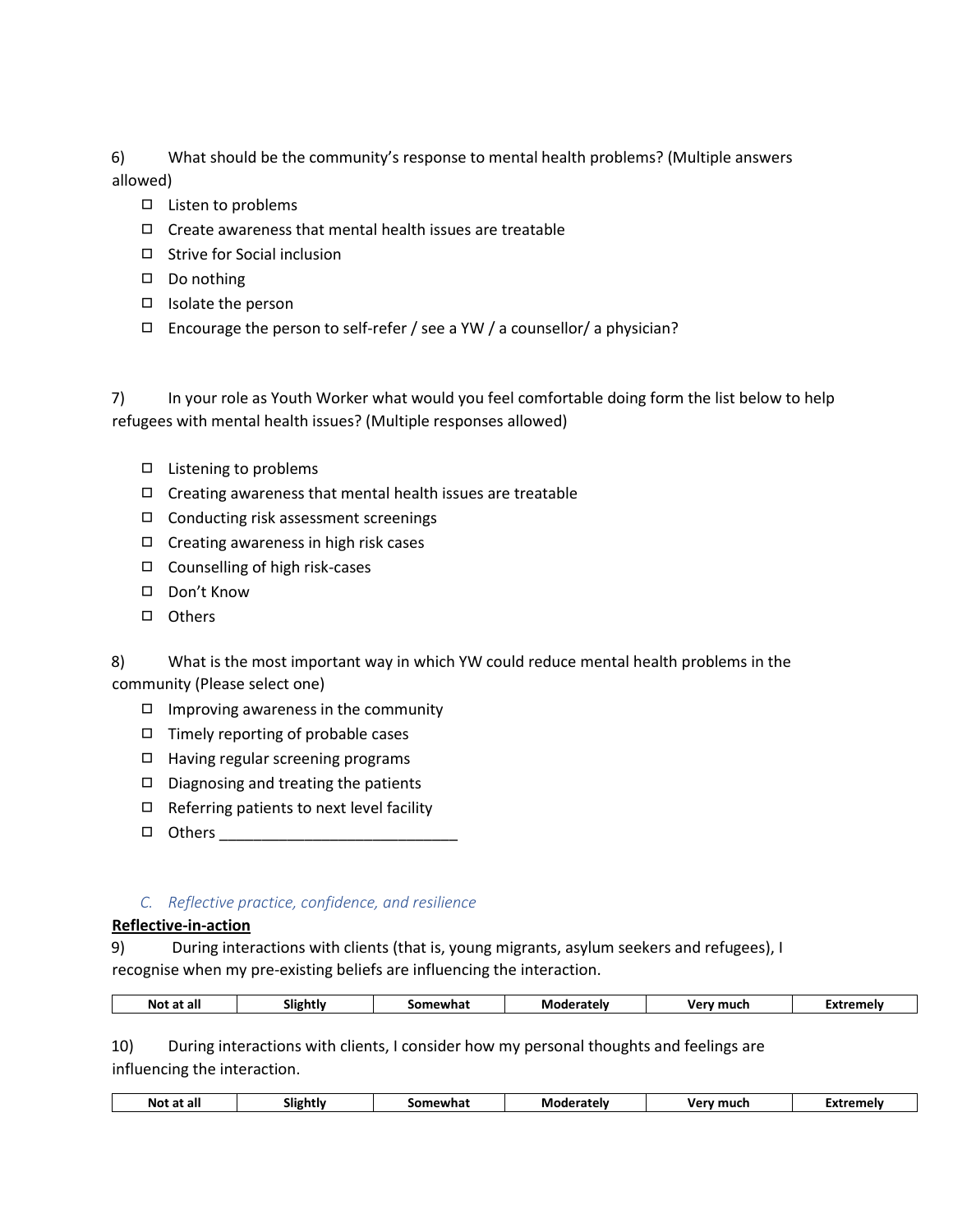11) During interactions with clients, I recognise when my client's pre-existing beliefs are influencing the interaction.

| Not at all                         | Slightly | Somewhat | <b>Moderately</b>                                                                          | Very much                                                                                | <b>Extremely</b> |
|------------------------------------|----------|----------|--------------------------------------------------------------------------------------------|------------------------------------------------------------------------------------------|------------------|
| 12)                                |          |          | During interactions with clients, I consider how their personal thoughts and feelings are  |                                                                                          |                  |
| influencing the interaction.       |          |          |                                                                                            |                                                                                          |                  |
| Not at all                         | Slightly | Somewhat | Moderately                                                                                 | Very much                                                                                | <b>Extremely</b> |
|                                    |          |          |                                                                                            |                                                                                          |                  |
|                                    |          |          |                                                                                            |                                                                                          |                  |
| <b>Reflective-on-action</b>        |          |          |                                                                                            |                                                                                          |                  |
| 13)                                |          |          | After interacting with clients, I spend time thinking about what was said and done.        |                                                                                          |                  |
| Not at all                         | Slightly | Somewhat | Moderately                                                                                 | Very much                                                                                | <b>Extremely</b> |
|                                    |          |          |                                                                                            |                                                                                          |                  |
| 14)                                |          |          | After interacting with clients, I wonder about the client's experience of the interaction. |                                                                                          |                  |
|                                    |          |          |                                                                                            |                                                                                          |                  |
| Not at all                         | Slightly | Somewhat | Moderately                                                                                 | Very much                                                                                | <b>Extremely</b> |
|                                    |          |          |                                                                                            |                                                                                          |                  |
| 15)                                |          |          | After interacting with clients, I wonder about my own experience of the interaction.       |                                                                                          |                  |
| Not at all                         | Slightly | Somewhat | <b>Moderately</b>                                                                          | Very much                                                                                | <b>Extremely</b> |
|                                    |          |          |                                                                                            |                                                                                          |                  |
| 16)                                |          |          | After interacting with clients, I think about how things went during the interaction       |                                                                                          |                  |
| Not at all                         | Slightly | Somewhat | <b>Moderately</b>                                                                          | Very much                                                                                | <b>Extremely</b> |
|                                    |          |          |                                                                                            |                                                                                          |                  |
| <b>Reflective with others (RO)</b> |          |          |                                                                                            |                                                                                          |                  |
| 17)                                |          |          |                                                                                            | When reflecting with others about my work, I become aware of things I had not previously |                  |
| considered.                        |          |          |                                                                                            |                                                                                          |                  |
|                                    |          |          |                                                                                            |                                                                                          |                  |
| Not at all                         | Slightly | Somewhat | Moderately                                                                                 | Very much                                                                                | <b>Extremely</b> |
|                                    |          |          |                                                                                            |                                                                                          |                  |
| 18)                                |          |          | When reflecting with others about my work, I develop new perspectives.                     |                                                                                          |                  |
| Not at all                         | Slightly | Somewhat | <b>Moderately</b>                                                                          | Very much                                                                                | <b>Extremely</b> |
|                                    |          |          |                                                                                            |                                                                                          |                  |
|                                    |          |          |                                                                                            |                                                                                          |                  |
|                                    |          |          | I find that reflecting with others about my work helps me to work out problems I might be  |                                                                                          |                  |
|                                    |          |          |                                                                                            |                                                                                          |                  |
| 19)<br>having.<br>Not at all       | Slightly | Somewhat | Moderately                                                                                 | Very much                                                                                | <b>Extremely</b> |

# 20) I gain new insights when reflecting with others about my work

| ∵≏telv<br>much<br>Not<br>. all<br>mewna.<br>аL<br>$\sim$<br>__<br>_____<br>$\sim$ |
|-----------------------------------------------------------------------------------|
|-----------------------------------------------------------------------------------|

# **Confidence – general (CG)**

21) I have experience to effectively interact with clients.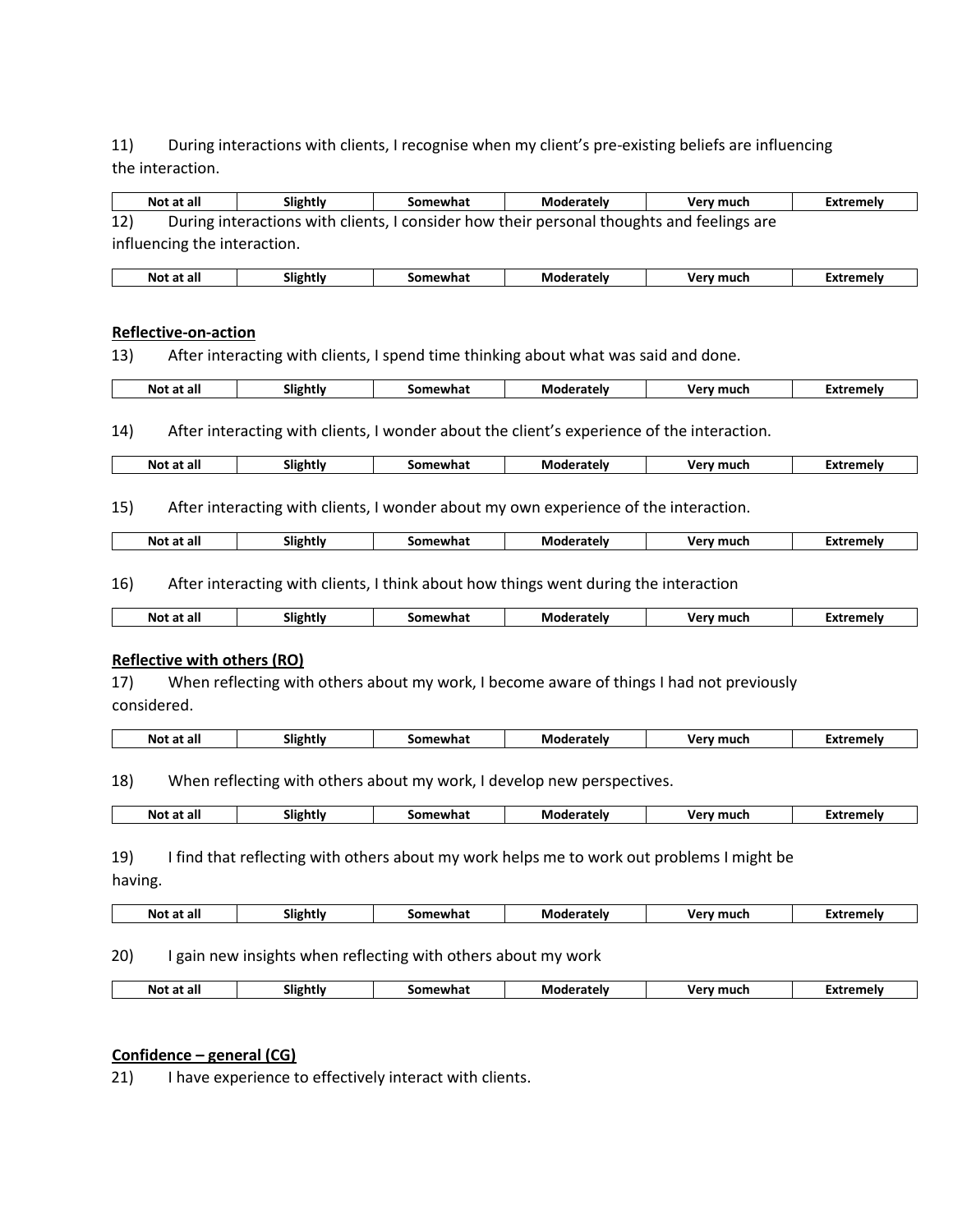| Not<br>at all | <br>slightly | Somewhat | Mc<br>oderatelv | v mucr<br>verv | Extremelv |
|---------------|--------------|----------|-----------------|----------------|-----------|
|               |              |          | ı aten          |                |           |

22) I have all the practical skills I require to effectively interact with clients.

| No!<br>at all | $\sim$ 12<br>slightly | newhal<br>٠nη | Mo<br>atelv<br>. . | much<br>v۵۱ | ™amalv<br>. |
|---------------|-----------------------|---------------|--------------------|-------------|-------------|
|               |                       |               |                    |             |             |

23) I have learnt everything I need to know to effectively interact with clients.

|  | at all<br>Not | Slightly | าewhai<br>óΩr | Mo<br>`derately | much<br>vor<br>__ | tremely<br>$\overline{\phantom{a}}$<br>. .<br>$  -$ |
|--|---------------|----------|---------------|-----------------|-------------------|-----------------------------------------------------|
|--|---------------|----------|---------------|-----------------|-------------------|-----------------------------------------------------|

24) I have all the theoretical knowledge I require to effectively interact with clients

| --<br>all<br>NΩ<br>αı | <br>slightly | somewhat | oderately<br>Mod | ما م د د همد<br>mu. | ™xtremelv |
|-----------------------|--------------|----------|------------------|---------------------|-----------|
|                       |              |          |                  |                     |           |

#### *D. Resilience self-care strategies and reduction of burnout*

## **Stress interacting with clients**

25) After interacting with a client, I feel exhausted.

| Not at all | Slightly | wha<br>.omev | Mo<br>oderately | Verv<br>much | Extremely |
|------------|----------|--------------|-----------------|--------------|-----------|
|            |          |              |                 |              |           |

26) I find interacting with clients to be stressful.

| at all<br>Not | ---<br>Slightly | somewhat | Moderately | .Verv much | Extremelv<br>-^~ |
|---------------|-----------------|----------|------------|------------|------------------|
|               |                 |          |            |            |                  |

27) There are times when I feel distressed after interacting with a client.

| Not | . at all | slightiv | ewhat<br>.<br>۰nr | м<br>ndaratalv | .<br>$-1$<br>. | -vtromok<br><br>^` |
|-----|----------|----------|-------------------|----------------|----------------|--------------------|
|     |          | . .      |                   |                |                |                    |

28) The pressure to meet the needs of my clients can feel overwhelming

| . .<br>at all<br>Not<br>slightly<br>. <i>.</i> . | Somewhat | M٥<br>`oratelv<br>аме | Very muck | Extremelv |
|--------------------------------------------------|----------|-----------------------|-----------|-----------|
|--------------------------------------------------|----------|-----------------------|-----------|-----------|

#### **Secondary Traumatic Stress Scale**

*When you help people you have direct contact with their lives. As you may have found, your compassion for those you help can affect you in positive and negative ways. Below are some questions about your experiences, both positive and negative, as a helper, in your role as Youth Worker. Consider each of the following questions about you and your current work situation. Select the number that honestly reflects how frequently you experienced these things in the last 30 days.*

*Rate with a range of 1 to 5* 

*1=Never 2=Rarely 3=Sometimes 4=Often 5=Very Often*

29) I am preoccupied with more than one person I help. [ ] (in the brackets, enter a number

- from 1 to 5 to rate your as described above)
- 30) I jump or am startled by unexpected sounds. [ ]
- 31) I find it difficult to separate my personal life from my life as a helper. [ ]
- 32) I think that I might have been affected by the traumatic stress of those I help  $\begin{bmatrix} 1 \end{bmatrix}$